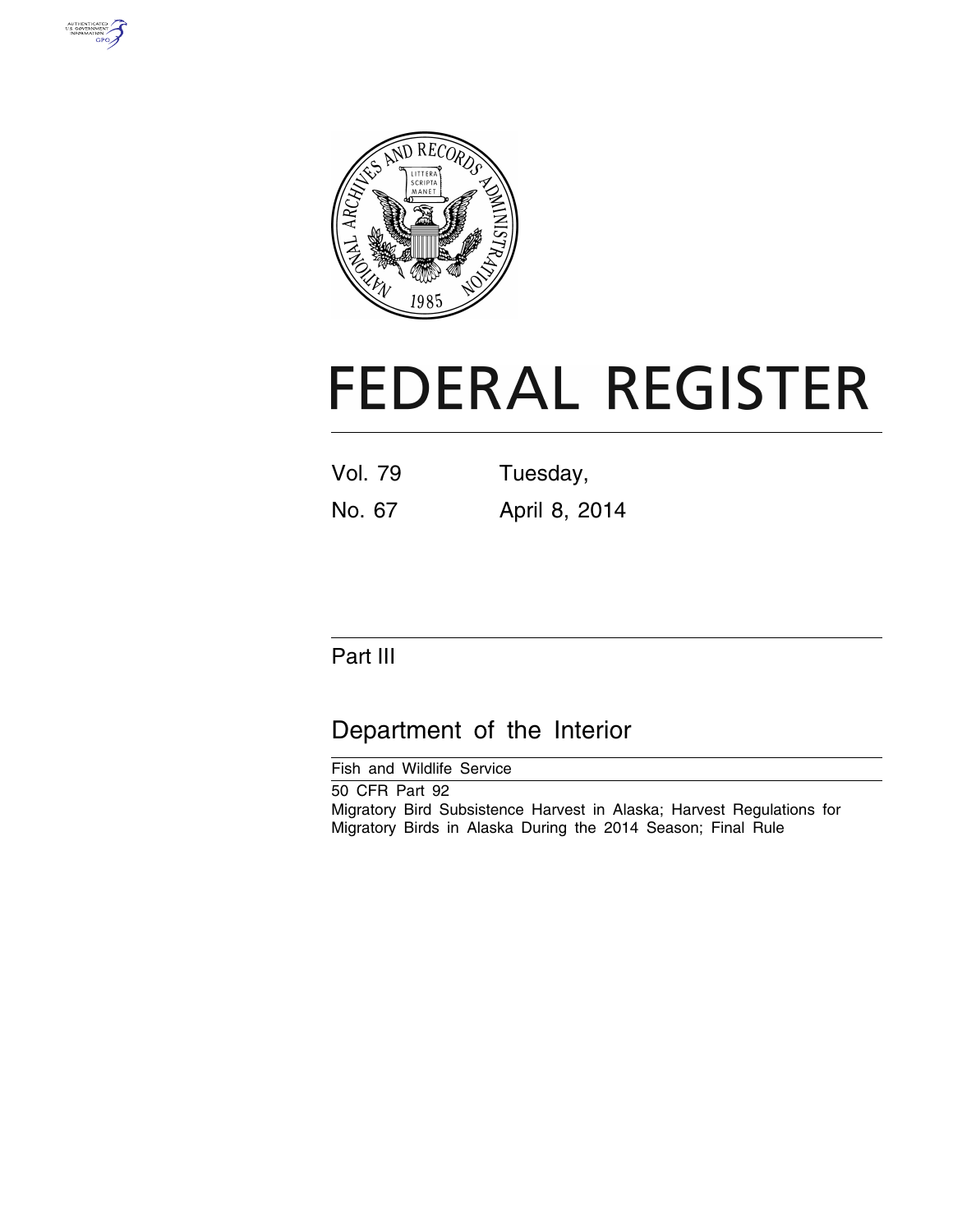# **DEPARTMENT OF THE INTERIOR**

#### **Fish and Wildlife Service**

### **50 CFR Part 92**

**[Docket No. FWS–R7–MB–2013–0109; [FF09M21200–123–FXMB1231099BPP0L2]** 

#### **RIN 1018–BA02**

# **Migratory Bird Subsistence Harvest in Alaska; Harvest Regulations for Migratory Birds in Alaska During the 2014 Season**

**AGENCY:** Fish and Wildlife Service, Interior.

#### **ACTION:** Final rule.

**SUMMARY:** The U.S. Fish and Wildlife Service (Service or we) is establishing migratory bird subsistence harvest regulations in Alaska for the 2014 season. These regulations allow for the continuation of customary and traditional subsistence uses of migratory birds in Alaska and prescribe regional information on when and where the harvesting of birds may occur. These regulations were developed under a comanagement process involving the Service, the Alaska Department of Fish and Game, and Alaska Native representatives. The rulemaking is necessary because the regulations governing the subsistence harvest of migratory birds in Alaska are subject to annual review. This rulemaking establishes region-specific regulations that go into effect on April 8, 2014, and expire on August 31, 2014.

**DATES:** The amendments to subpart A of 50 CFR part 92 are effective May 8, 2014, and the amendments to subpart D of 50 CFR part 92 are effective April 8, 2014, through August 31, 2014.

**FOR FURTHER INFORMATION CONTACT:**  Donna Dewhurst, U.S. Fish and Wildlife Service, 1011 E. Tudor Road, Mail Stop 201, Anchorage, AK 99503; (907) 786– 3499.

#### **SUPPLEMENTARY INFORMATION:**

#### **Why is this rulemaking necessary?**

This rulemaking is necessary because, by law, the migratory bird harvest season is closed unless opened by the Secretary of the Interior, and the regulations governing subsistence harvest of migratory birds in Alaska are subject to public review and annual approval. This rule establishes regulations for the taking of migratory birds for subsistence uses in Alaska during the spring and summer of 2014. This rule also sets forth a list of migratory bird season openings and closures in Alaska by region.

# **How do I find the history of these regulations?**

Background information, including past events leading to this rulemaking, accomplishments since the Migratory Bird Treaties with Canada and Mexico were amended, and a history, was originally addressed in the **Federal Register** on August 16, 2002 (67 FR 53511) and most recently on February 21, 2013 (78 FR 11988).

Recent **Federal Register** documents, which are all final rules setting forth the annual harvest regulations, are available at *[http://alaska.fws.gov/ambcc/](http://alaska.fws.gov/ambcc/regulations.htm) [regulations.htm](http://alaska.fws.gov/ambcc/regulations.htm)* or by contacting the person listed under **FOR FURTHER INFORMATION CONTACT.** 

#### **What is the process for issuing regulations for the subsistence harvest of migratory birds in Alaska?**

The U.S. Fish and Wildlife Service (Service or we) is establishing migratory bird subsistence harvest regulations in Alaska for the 2014 season. These regulations allow for the continuation of customary and traditional subsistence uses of migratory birds in Alaska and prescribe regional information on when and where the harvesting of birds may occur. These regulations were developed under a co-management process involving the Service, the Alaska Department of Fish and Game, and Alaska Native representatives.

We opened the process to establish regulations for the 2014 spring and summer subsistence harvest of migratory birds in Alaska in a proposed rule published in the **Federal Register**  on April 9, 2013 (78 FR 21200), to amend 50 CFR part 20. While that proposed rule primarily addressed the regulatory process for hunting migratory birds for all purposes throughout the United States, we also discussed the background and history of Alaska subsistence regulations, explained the annual process for their establishment, and requested proposals for the 2014 season. The rulemaking processes for both types of migratory bird harvest are related, and the April 9, 2013, proposed rule explained the connection between the two.

The Alaska Migratory Bird Comanagement Council (Co-management Council) held meetings on April 3–4, 2013, to develop recommendations for changes that would take effect during the 2014 harvest season. These recommendations were presented first to the Pacific Flyway Council and then to the Service Regulations Committee (SRC) at the committee's meeting on July 23–25, 2013.

On December 11, 2013, we published in the **Federal Register** (78 FR 75321) a

proposed rule that provided our proposed migratory bird subsistence harvest regulations in Alaska for the 2014 season.

# **Who is eligible to hunt under these regulations?**

Eligibility to harvest under the regulations established in 2003 was limited to permanent residents, regardless of race, in villages located within the Alaska Peninsula, Kodiak Archipelago, the Aleutian Islands, and in areas north and west of the Alaska Range (50 CFR 92.5). These geographical restrictions opened the initial migratory bird subsistence harvest to about 13 percent of Alaska residents. Highpopulated, roaded areas such as Anchorage, the Matanuska-Susitna and Fairbanks North Star boroughs, the Kenai Peninsula roaded area, the Gulf of Alaska roaded area, and Southeast Alaska were excluded from eligible subsistence harvest areas.

Based on petitions requesting inclusion in the harvest, in 2004, we added 13 additional communities based on criteria set forth in 50 CFR 92.5(c). These communities were Gulkana, Gakona, Tazlina, Copper Center, Mentasta Lake, Chitina, Chistochina, Tatitlek, Chenega, Port Graham, Nanwalek, Tyonek, and Hoonah, with a combined population of 2,766. In 2005, we added three additional communities for glaucous-winged gull egg gathering only, based on petitions requesting inclusion. These southeastern communities were Craig, Hydaburg, and Yakutat, with a combined population of 2,459, based on the latest census information at that time.

In 2007, we enacted the Alaska Department of Fish and Game's request to expand the Fairbanks North Star Borough excluded area to include the Central Interior area. This action excluded the following communities from participation in this harvest: Big Delta/Fort Greely, Healy, McKinley Park/Village, and Ferry, with a combined population of 2,812.

In 2012, we received a request from the Native Village of Eyak to include Cordova, Alaska, for a limited season that would legalize the traditional gathering of gull eggs and the hunting of waterfowl during spring.

# **What is different in the region-specific regulations for 2014?**

In 2011, we received a request by the Fairbanks Native Association asking that regulations be developed to allow residents who live in excluded areas be able to participate in the spring/summer subsistence migratory bird harvest. This would permit tribal members currently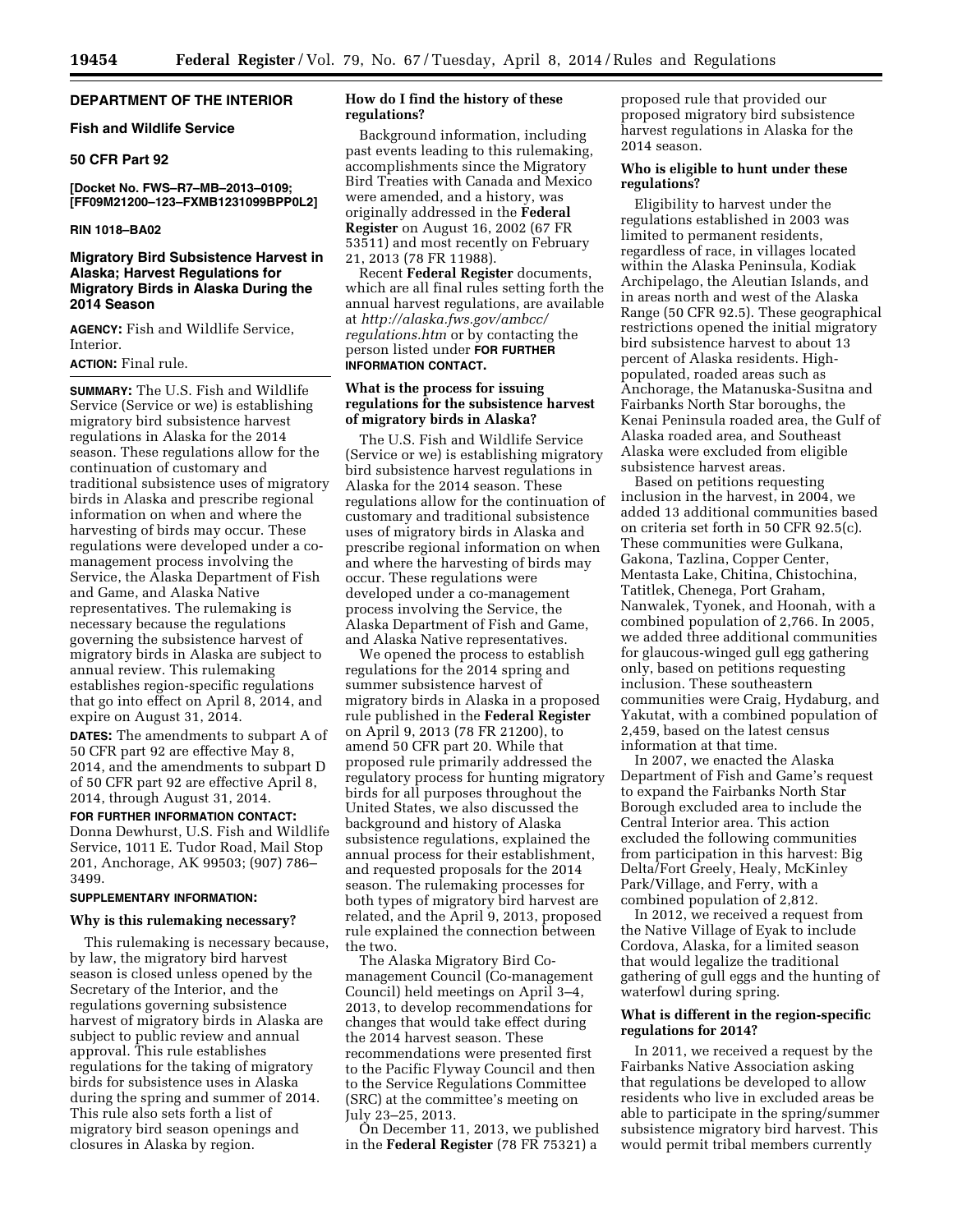living in excluded areas to openly and traditionally continue their Native hunting practices and provide for the cultural and traditional needs for spring/summer waterfowl. This proposal request was tabled by the Comanagement Council until exact wording could be worked out. Language was subsequently proposed to amend 50 CFR 92.5, Subpart D, and recommended for passage by the Co-management Council at their April 2013 meeting.

Upon legal review by the Department of the Interior's Office of the Solicitor and the Service's Law Enforcement Division, the language was amended by the Service working with the Comanagement Council's Invitation Subcommittee. The primary legal concerns were deviations from the language in the Letter of Submittal for the Protocol Amendment to the Migratory Bird Treaty Act deemphasizing that the purpose of allowing residents who live in excluded areas to be able to participate in the spring/summer subsistence migratory bird harvest is to assist immediate family members still residing in a village in an included area. This revision was approved via phone poll by the Co-management Council in July 2013. The revised language was approved by the SRC on July 25, 2013, and is set forth in this final rule at 50 CFR 92.5(d).

In 2012, the Native Village of Eyak requested to add residents of Cordova, Alaska, onto the list of included subsistence communities based on criteria set forth in 50 CFR 92.5(c). They stated that this would allow for the legal traditional gathering of gull eggs and early season hunting of migratory waterfowl (and cranes) by residents for subsistence. The Copper River barrier islands afford a traditional location for gull egg gathering and early spring migratory waterfowl hunting. The harvest season requested is in Prince William Sound Game Management Units 6C and 6D (barrier islands only), to open a waterfowl hunting season, April 2 through 30, and a gull egg gathering season, May 1 through 31, primarily for the residents of Cordova. Special registration permits, available from the Cordova offices of the Native Village of Eyak and the U.S. Forest Service, will be required, and hunting will be prohibited from boats or allterrain vehicles (ATVs). The Native Village of Eyak worked closely with the Service's Migratory Bird Management Office to restrict harvest to protect and conserve dusky Canada geese, trumpeter swans, and shorebirds. The special registration permits described above will help ensure harvesting is

conducted only by residents of included areas. The SRC approved inclusion of Cordova at their meeting on July 25, 2013, and this addition is set forth in this final rule at 50 CFR 92.31(j)(2).

### **How will the service ensure that the subsistence harvest will not raise overall migratory bird harvest or threaten the conservation of endangered and threatened species?**

We have monitored subsistence harvest for the past 25 years through the use of household surveys in the most heavily used subsistence harvest areas, such as the Yukon-Kuskokwim Delta. In recent years, more intensive surveys combined with outreach efforts focused on species identification have been added to improve the accuracy of information gathered from regions still reporting some subsistence harvest of listed or candidate species.

#### *Spectacled and Steller's Eiders*

Spectacled eiders *(Somateria fischeri)*  and the Alaska-breeding population of Steller's eiders *(Polysticta stelleri)* are listed as threatened species. Their migration and breeding distribution overlap with areas where the spring and summer subsistence migratory bird hunt is open in Alaska. Both species are closed to hunting, although harvest surveys and Service documentation indicate both species have been taken in several regions of Alaska.

The Service has dual objectives and responsibilities for authorizing a subsistence harvest while protecting migratory birds and threatened species. Although these objectives continue to be challenging, they are not irreconcilable, provided that regulations continue to protect threatened species, measures to address documented threats are implemented, and the subsistence community and other conservation partners commit to working together. With these dual objectives in mind, the Service, working with North Slope partners, developed measures in 2009, to further reduce the potential for shooting mortality or injury of closed species. These conservation measures included: (1) Increased waterfowl hunter outreach and community awareness through partnering with the North Slope Migratory Bird Task Force; (2) continued enforcement of the migratory bird regulations that are protective of listed eiders; and (3) inseason Service verification of the harvest to detect taking of any threatened eider species.

This final rule continues to focus on the North Slope from Barrow to Point Hope because Steller's eiders from the listed Alaska breeding population are

known to breed and migrate there. These regulations are designed to address several ongoing eider management needs by clarifying for subsistence users that (1) Service law enforcement personnel have authority to verify species of birds possessed by hunters, and (2) it is illegal to possess any species of bird closed to harvest. This rule also describes how the Service's existing authority of emergency closure will be implemented, if necessary, to protect Steller's eiders. We are always willing to discuss regulations with our partners on the North Slope to ensure protection of closed species as well as provide subsistence hunters an opportunity to harvest migratory birds in a way that maintains the culture and traditional harvest of the community. The regulations pertaining to bag checks and possession of illegal birds are deemed necessary to verify that no closed eider species are taken during the legal subsistence hunt.

The Service is aware of and appreciates the considerable efforts by North Slope partners to raise awareness and educate hunters on Steller's eider conservation via the bird fair, meetings, radio shows, signs, school visits, and one-on-one contacts. We also recognize that no listed eiders have been documented shot from 2009 through 2012, even though Steller's eiders nested in the Barrow area from 2010 through 2013. One Steller's eider and one spectacled eider were found shot during the summer of 2013, both incidents were investigated by the Service. The Service acknowledges progress made with the other eider conservation measures including partnering with the North Slope Migratory Bird Task Force for increased waterfowl hunter awareness, continued enforcement of the regulations, and inseason verification of the harvest. Our primary strategy to reduce the threat of shooting mortality of threatened eiders is to continue working with North Slope partners to conduct education, outreach, and harvest monitoring. In addition, the emergency closure authority provides another level of assurance if an unexpected amount of Steller's eider shooting mortality occurs (50 CFR 92.21 and 50 CFR 92.32).

In-season harvest monitoring information will be used to evaluate the efficacy of regulations, conservation measures, and outreach efforts. Conservation measures are being continued by the Service and the North Slope Borough, with the amount of effort and emphasis being based on regulatory adherence. Specifically, local communities have continued to develop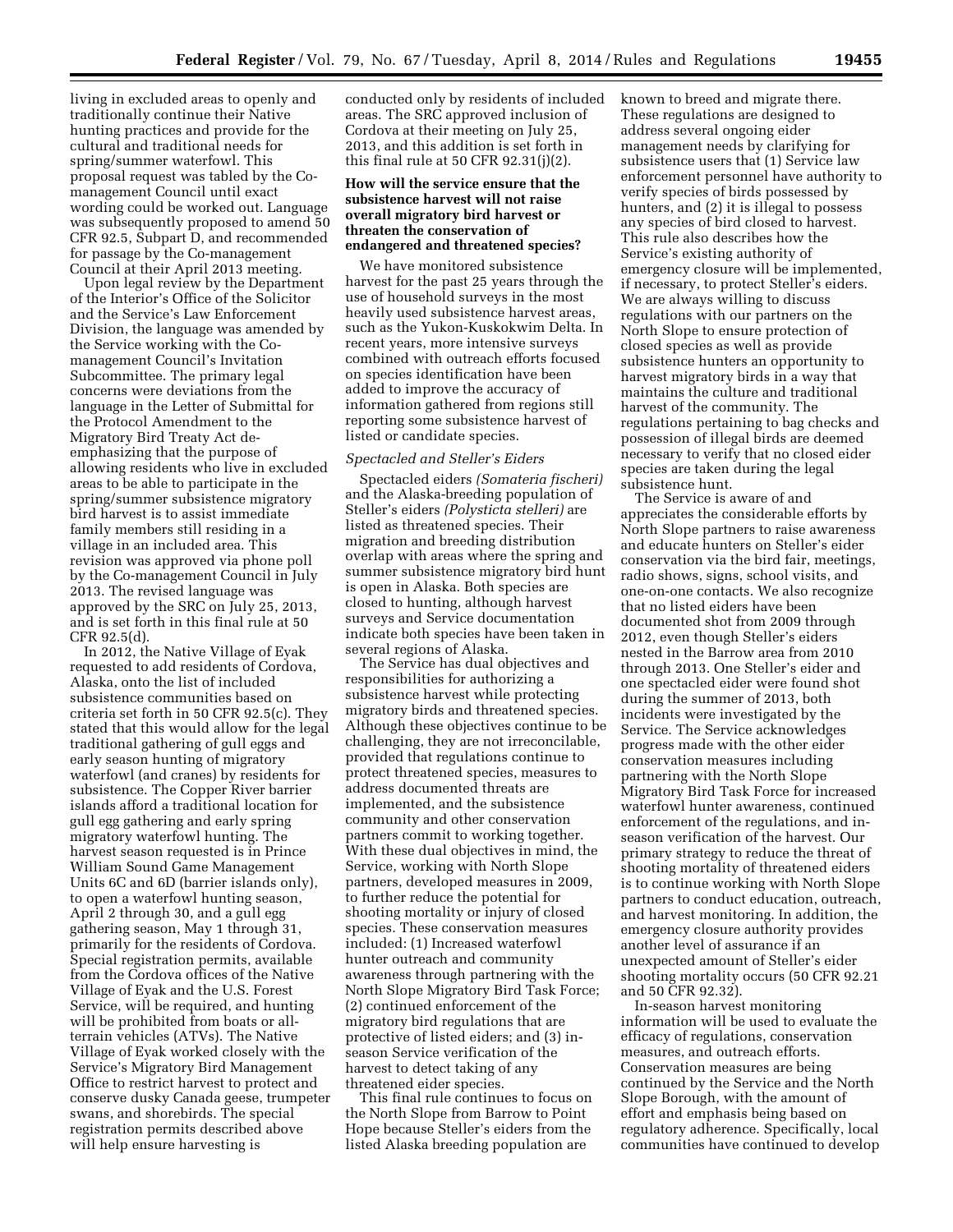greater responsibility for taking actions to ensure Steller's and spectacled eider conservation and recovery. Based on last year's observations, local hunters have demonstrated greater compliance with hunting regulations.

The longstanding general emergency closure provision at 50 CFR 92.21 specifies that the harvest may be closed or temporarily suspended upon finding that a continuation of the regulation allowing the harvest would pose an imminent threat to the conservation of any migratory bird population. With regard to Steller's eiders, the regulation at 50 CFR 92.32, carried over from the past 4 years, clarifies that we will take action under 50 CFR 92.21 as is necessary to prevent further take of Steller's eiders, and that action could include temporary or long-term closures of the harvest in all or a portion of the geographic area open to harvest. If mortality of threatened eiders occurs, we will evaluate each mortality event by criteria such as cause, quantity, sex, age, location, and date. We will consult with the Co-management Council when we are considering an emergency closure. If we determine that an emergency closure is necessary, we will design it to minimize its impact on the subsistence harvest.

#### *Yellow-Billed Loon*

Yellow-billed loons (*Gavia adamsii*) are a candidate species for listing under the Endangered Species Act of 1973, as amended (16 U.S.C. 1531 *et seq.*). Their migration and breeding distribution overlaps with where the spring and summer migratory bird hunt is open in Alaska. Yellow-billed loons are closed to hunting, but harvest surveys have indicated that on the North Slope and St. Lawrence Island some take does occur. Most of the yellow-billed loons reported impacted on the North Slope were found to be entangled loons salvaged from subsistence fishing nets as described below. The Service will continue outreach efforts in both areas in 2014, engaging partners to decrease the take of yellow-billed loons.

Consistent with the request of the North Slope Borough Fish and Game Management Committee and the recommendation of the Co-management Council, this rule continues the provisions originally established in 2005, to allow subsistence use of yellow-billed loons inadvertently entangled in subsistence fishing (gill) nets on the North Slope. Yellow-billed loons are culturally important to the Inupiat Eskimo of the North Slope for use in traditional dance regalia. A maximum of 20 yellow-billed loons will be allowed to be kept if found entangled in fishing nets in 2014, under this provision. This provision does not authorize intentional harvest of yellowbilled loons, but allows use of those loons inadvertently entangled during normal subsistence fishing activities.

#### **Endangered Species Act Consideration**

Section 7 of the Endangered Species Act (16 U.S.C. 1536) requires the Secretary of the Interior to ''review other programs administered by him and utilize such programs in furtherance of the purposes of the Act'' and to ''insure that any action authorized, funded, or carried out . . . is not likely to jeopardize the continued existence of any endangered species or threatened species or result in the destruction or adverse modification of [critical] habitat. . . .'' We conducted an intraagency consultation with the Service's Fairbanks Fish and Wildlife Field Office on this harvest as it will be managed in accordance with this final rule and the conservation measures. The consultation was completed with a biological opinion dated February 13, 2014, that concluded the final rule and conservation measures are not likely to jeopardize the continued existence of Steller's eider, spectacled eider, or yellow-billed loon or result in the destruction or adverse modification of designated critical habitat for Steller's eider or spectacled eider.

#### **Summary of Public Involvement**

On December 11, 2013, we published in the **Federal Register** a proposed rule (78 FR 75321) to establish spring and summer migratory bird subsistence harvest regulations in Alaska for the 2014 subsistence season. The proposed rule provided for a public comment period of 60 days, ending February 10, 2014. We posted an announcement of the comment period dates for the proposed rule, as well as the rule itself and related historical documents, on the Co-management Council's Internet homepage. We issued a press release announcing our request for public comments and the pertinent deadlines for such comments, which was faxed to the media statewide in Alaska. Additionally, all documents were available on *<http://www.regulations.gov>*. The Service received three comments, two from members of the public and one from a government agency.

### **Response to Public Comments**

*Comment:* We received one general comment on the overall regulations that expressed strong opposition to the concept of allowing any harvest of migratory birds in Alaska.

*Service Response:* For centuries, indigenous inhabitants of Alaska have harvested migratory birds for subsistence purposes during the spring and summer months. The Canada and Mexico migratory bird treaties were amended for the express purpose of allowing subsistence hunting for migratory birds during the spring and summer. The amendments indicate that the Service should issue regulations allowing such hunting as provided by the Migratory Bird Treaty Act; see 16 U.S.C. 712(1). Please refer to Statutory Authority section, below, for more details.

*Comment:* We received one comment stating that the rules and regulations involved prevent this harvest from being an open door for the public to kill migratory birds.

*Service Response:* The Service appreciates the understanding that this is a regulated harvest program with migratory bird conservation as the primary mandate, while also allowing for the continuation of customary and traditional subsistence uses of migratory birds.

*Comment:* We received one comment requesting that, under the proposed change to allow permanent residents from excluded areas to be invited to participate in the subsistence harvest, we add a clarification of the process to also notify affected other Federal agencies when persons are invited to villages within their jurisdiction.

*Service Response:* In this final rule, we add a statement to the end of 50 CFR 92.5 to clarify the notification procedures for affected Federal land management agencies.

### **Effective Date**

The amendments to subpart D of 50 CFR part 92 will take effect less than 30 days after publication (see **DATES** section, above). If there were a delay in the effective date of this rule, subsistence hunters would not be able to take full advantage of their subsistence hunting opportunities. We therefore find that ''good cause'' exists justifying the earlier start date, within the terms of 5 U.S.C. 553(d)(3) of the Administrative Procedure Act, and under authority of the Migratory Bird Treaty Act (July 3, 1918), as amended (16 U.S.C. 703–712).

#### **Statutory Authority**

We derive our authority to issue these regulations from the Migratory Bird Treaty Act of 1918, at 16 U.S.C. 712(1), which authorizes the Secretary of the Interior, in accordance with the treaties with Canada, Mexico, Japan, and Russia, to ''issue such regulations as may be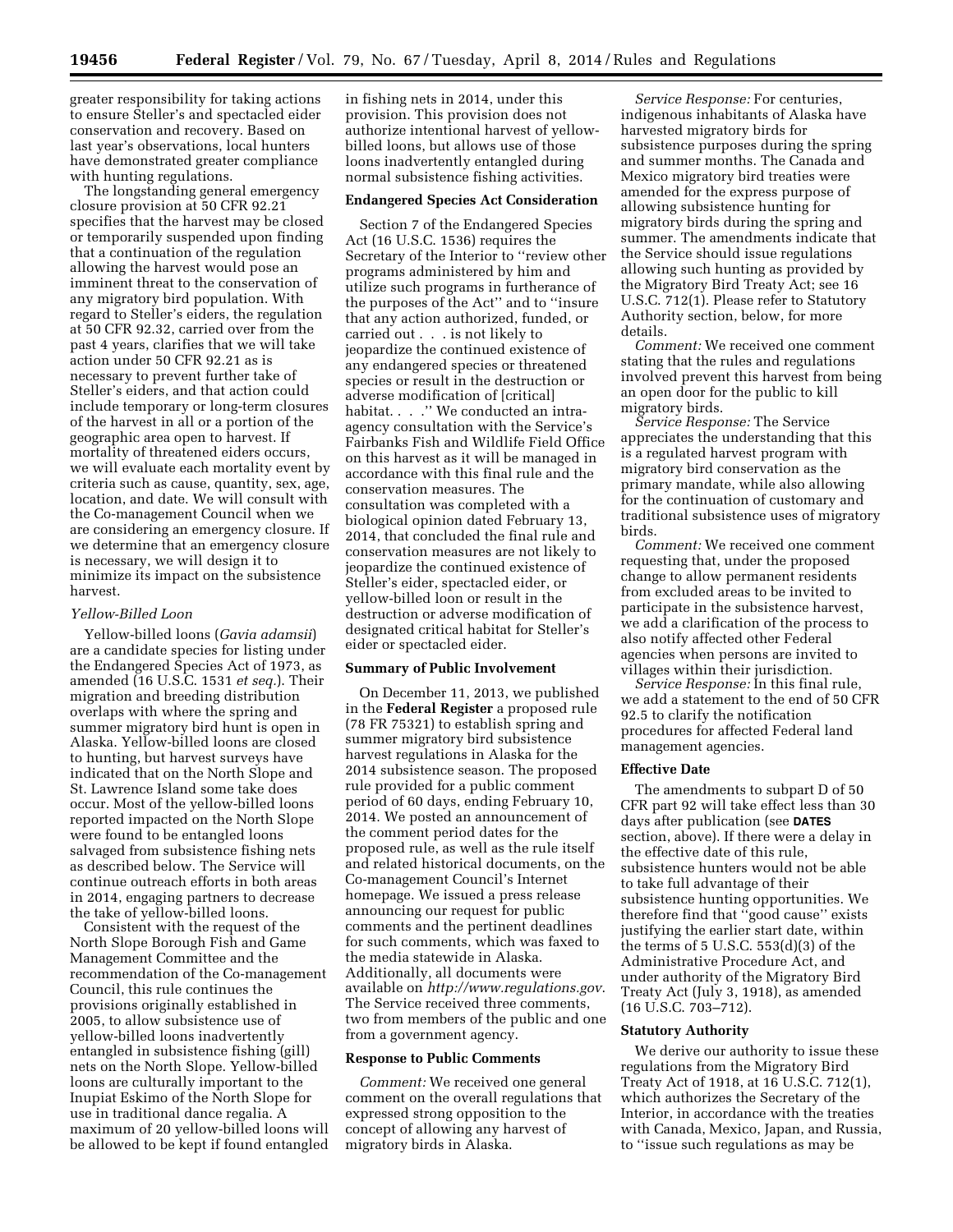necessary to assure that the taking of migratory birds and the collection of their eggs, by the indigenous inhabitants of the State of Alaska, shall be permitted for their own nutritional and other essential needs, as determined by the Secretary of the Interior, during seasons established so as to provide for the preservation and maintenance of stocks of migratory birds.''

# **Required Determinations**

#### *Regulatory Planning and Review (Executive Orders 12866 and 13563)*

Executive Order 12866 provides that the Office of Information and Regulatory Affairs (OIRA) will review all significant rules. The Office of Information and Regulatory Affairs has determined that this rule is not significant.

Executive Order 13563 reaffirms the principles of E.O. 12866 while calling for improvements in the nation's regulatory system to promote predictability, to reduce uncertainty, and to use the best, most innovative, and least burdensome tools for achieving regulatory ends. The executive order directs agencies to consider regulatory approaches that reduce burdens and maintain flexibility and freedom of choice for the public where these approaches are relevant, feasible, and consistent with regulatory objectives. E.O. 13563 emphasizes further that regulations must be based on the best available science and that the rulemaking process must allow for public participation and an open exchange of ideas. We have developed this rule in a manner consistent with these requirements.

#### *Regulatory Flexibility Act*

The Department of the Interior certifies that this rule will not have a significant economic impact on a substantial number of small entities as defined under the Regulatory Flexibility Act (5 U.S.C. 601 *et seq.*). A regulatory flexibility analysis is not required. Accordingly, a Small Entity Compliance Guide is not required. This final rule legalizes a pre-existing subsistence activity, and the resources harvested will be consumed.

# *Small Business Regulatory Enforcement Fairness Act*

This rule is not a major rule under 5 U.S.C. 804(2), the Small Business Regulatory Enforcement Fairness Act. This rule:

(a) Will not have an annual effect on the economy of \$100 million or more. It legalizes and regulates a traditional subsistence activity. It will not result in a substantial increase in subsistence

harvest or a significant change in harvesting patterns. The commodities that are regulated under this final rule are migratory birds. This rule deals with legalizing the subsistence harvest of migratory birds and, as such, does not involve commodities traded in the marketplace. A small economic benefit from this final rule will derive from the sale of equipment and ammunition to carry out subsistence hunting. Most, if not all, businesses that sell hunting equipment in rural Alaska qualify as small businesses. We have no reason to believe that this final rule will lead to a disproportionate distribution of benefits.

(b) Will not cause a major increase in costs or prices for consumers; individual industries; Federal, State, or local government agencies; or geographic regions. This final rule does not deal with traded commodities and, therefore, does not have an impact on prices for consumers.

(c) Will not have significant adverse effects on competition, employment, investment, productivity, innovation, or the ability of U.S.-based enterprises to compete with foreign-based enterprises. This final rule deals with the harvesting of wildlife for personal consumption. It does not regulate the marketplace in any way to generate effects on the economy or the ability of businesses to compete.

#### *Unfunded Mandates Reform Act*

We have determined and certified under the Unfunded Mandates Reform Act (2 U.S.C. 1501 *et seq.*) that this final rule will not impose a cost of \$100 million or more in any given year on local, State, or tribal governments or private entities. The final rule does not have a significant or unique effect on State, local, or tribal governments or the private sector. A statement containing the information required by the Unfunded Mandates Reform Act is not required. Participation on regional management bodies and the Comanagement Council requires travel expenses for some Alaska Native organizations and local governments. In addition, they assume some expenses related to coordinating involvement of village councils in the regulatory process. Total coordination and travel expenses for all Alaska Native organizations are estimated to be less than \$300,000 per year. In a notice of decision (65 FR 16405; March 28, 2000), we identified 7 to 12 partner organizations (Alaska Native nonprofits and local governments) to administer the regional programs. The Alaska Department of Fish and Game also incurs expenses for travel to Comanagement Council and regional

management body meetings. In addition, the State of Alaska will be required to provide technical staff support to each of the regional management bodies and to the Comanagement Council. Expenses for the State's involvement may exceed \$100,000 per year, but should not exceed \$150,000 per year. When funding permits, we make annual grant agreements available to the partner organizations and the Alaska Department of Fish and Game to help offset their expenses.

# *Takings (Executive Order 12630)*

Under the criteria in Executive Order 12630, this final rule will not have significant takings implications. This final rule is not specific to particular land ownership, but applies to the harvesting of migratory bird resources throughout Alaska. A takings implication assessment is not required.

# *Federalism (Executive Order 13132)*

Under the criteria in Executive Order 13132, this final rule does not have sufficient federalism implications to warrant the preparation of a federalism summary impact statement. We discuss effects of this final rule on the State of Alaska in the Unfunded Mandates Reform Act section above. We worked with the State of Alaska to develop these final regulations. Therefore, a federalism summary impact statement is not required.

# *Civil Justice Reform (Executive Order 12988)*

The Department, in promulgating this final rule, has determined that it will not unduly burden the judicial system and that it meets the requirements of sections 3(a) and 3(b)(2) of Executive Order 12988.

#### *Government-to-Government Relations With Native American Tribal Governments*

Consistent with Executive Order 13175 (65 FR 67249; November 6, 2000), ''Consultation and Coordination with Indian Tribal Governments'', and Department of Interior policy on Consultation with Indian Tribes (December 1, 2011), in December 2013, we sent letters via electronic mail to all 229 Alaska Federally recognized Indian tribes. Consistent with Congressional direction (Pub. L. 108–199, div. H, Sec. 161, Jan. 23, 2004, 118 Stat. 452, as amended by Pub. L. 108–447, div. H, title V, Sec. 518, Dec. 8, 2004, 118 Stat. 3267), we also sent letters to approximately 200 Alaska Native corporations and other tribal entities in Alaska soliciting their input as to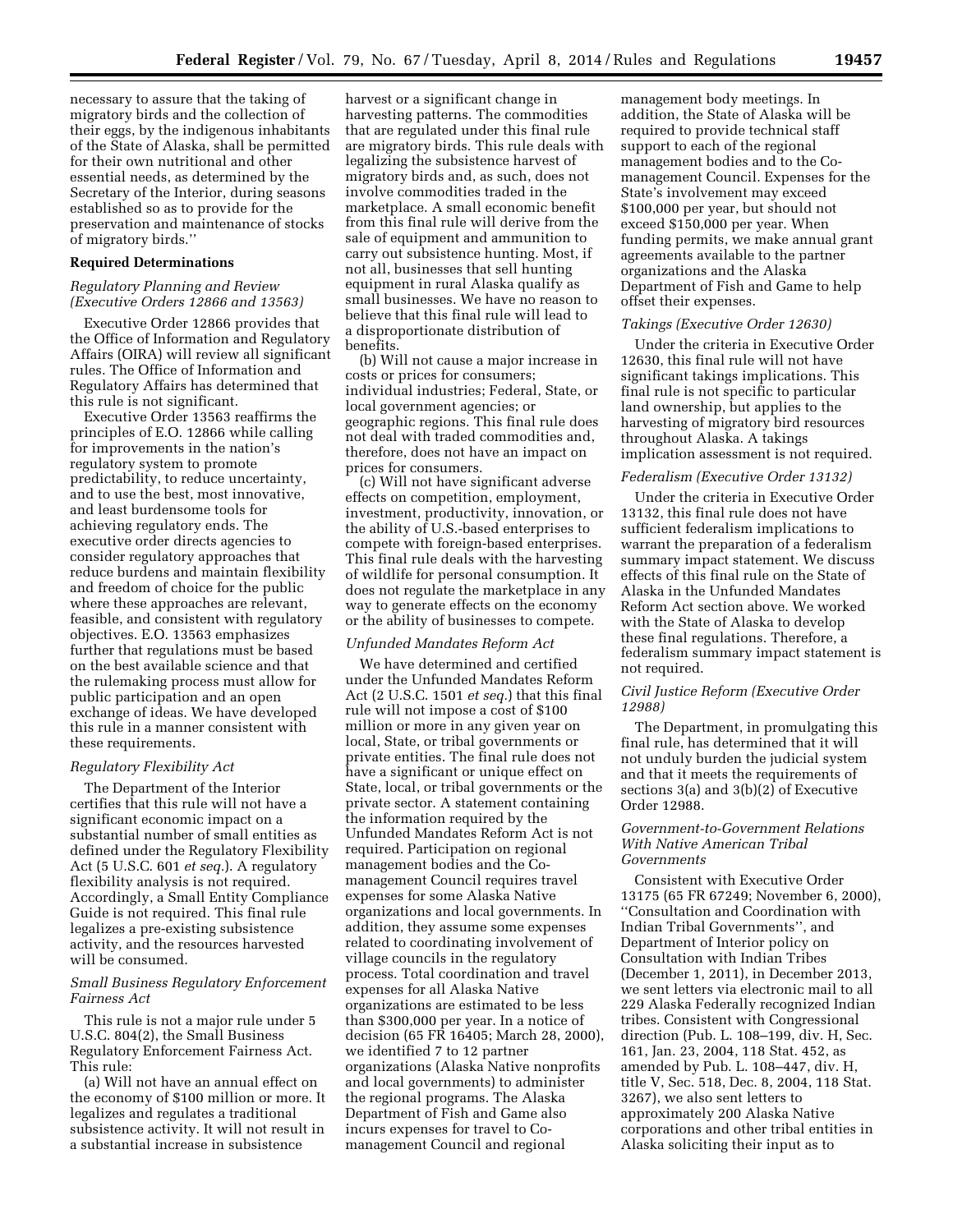whether or not they would like the Service to consult with them on the 2014 migratory bird subsistence harvest regulations. We received no responses, nor any requests for consultation.

We implemented the amended treaty with Canada with a focus on local involvement. The treaty calls for the creation of management bodies to ensure an effective and meaningful role for Alaska's indigenous inhabitants in the conservation of migratory birds. According to the Letter of Submittal, management bodies are to include Alaska Native, Federal, and State of Alaska representatives as equals. They develop recommendations for, among other things: Seasons and bag limits, methods and means of take, law enforcement policies, population and harvest monitoring, education programs, research and use of traditional knowledge, and habitat protection. The management bodies involve village councils to the maximum extent possible in all aspects of management. To ensure maximum input at the village level, we required each of the 11 participating regions to create regional management bodies consisting of at least one representative from the participating villages. The regional management bodies meet twice annually to review and/or submit proposals to the Statewide body.

#### *Paperwork Reduction Act*

This final rule has been examined under the Paperwork Reduction Act of 1995 (44 U.S.C. 3501 *et seq.*) and does not contain any new collections of information that require Office of Management and Budget (OMB) approval. OMB has renewed our collection of information associated with the voluntary annual household surveys used to determine levels of subsistence take. The OMB control number is 1018–0124, which expires June 30, 2016. We may not conduct or sponsor and you are not required to respond to a collection of information unless it displays a currently valid OMB control number.

# *National Environmental Policy Act (42 U.S.C. 4321 et seq.) Consideration*

The annual regulations and options are considered in the environmental assessment, ''Managing Migratory Bird Subsistence Hunting in Alaska: Hunting Regulations for the 2014 Spring/ Summer Harvest,'' dated September 20, 2013. Copies are available from the person listed under **FOR FURTHER INFORMATION CONTACT** or at *[http://](http://www.regulations.gov) [www.regulations.gov.](http://www.regulations.gov)* 

*Energy Supply, Distribution, or Use (Executive Order 13211)* 

Executive Order 13211 requires agencies to prepare Statements of Energy Effects when undertaking certain actions. This is not a significant regulatory action under this Executive Order; it allows only for traditional subsistence harvest and improves conservation of migratory birds by allowing effective regulation of this harvest. Further, this final rule is not expected to significantly affect energy supplies, distribution, or use. Therefore, this action is not a significant energy action under Executive Order 13211, and no Statement of Energy Effects is required.

#### **List of Subjects in 50 CFR Part 92**

Hunting, Treaties, Wildlife.

# **Regulation Promulgation**

For the reasons set out in the preamble, we amend title 50, chapter I, subchapter G, of the Code of Federal Regulations as follows:

# **PART 92—MIGRATORY BIRD SUBSISTENCE HARVEST IN ALASKA**

■ 1. The authority citation for part 92 continues to read as follows:

**Authority:** 16 U.S.C. 703–712.

#### **Subpart A—General Provisions**

■ 2. Amend § 92.5 by revising paragraph (d) to read as follows:

# **§ 92.5 Who is eligible to participate?**

\* \* \* \* \*

(d) *Participation by permanent residents of excluded areas.* Immediate family members who are residents of excluded areas may participate in the customary spring and summer subsistence harvest in a village's subsistence area with permission of the village council, to assist indigenous inhabitants in meeting their nutritional and other essential needs or for the teaching of cultural knowledge. A letter of invitation will be sent by the village council to the hunter with a copy to the Executive Director of the Comanagement Council, who will inform law enforcement and the Service's Comanagement Council coordination office within 2 working days. The Service will then inform any affected Federal agency when residents of excluded areas are allowed to participate in the subsistence harvest within their Federal lands.

### **Subpart D—Annual Regulations Governing Subsistence Harvest**

■ 3. Amend subpart D by adding § 92.31 to read as follows:

#### **§ 92.31 Region-specific regulations.**

The 2014 season dates for the eligible subsistence harvest areas are as follows:

(a) *Aleutian/Pribilof Islands Region.* 

(1) Northern Unit (Pribilof Islands):

(i) Season: April 2–June 30. (ii) Closure: July 1–August 31.

(2) Central Unit (Aleutian Region's

eastern boundary on the Alaska

Peninsula westward to and including Unalaska Island):

(i) Season: April 2–June 15 and July 16–August 31.

(ii) Closure: June 16–July 15.

(iii) Special Black Brant Season Closure: August 16–August 31, only in Izembek and Moffet lagoons.

(iv) Special Tundra Swan Closure: All hunting and egg gathering closed in units 9(D) and 10.

(3) Western Unit (Umnak Island west to and including Attu Island):

(i) Season: April 2–July 15 and August 16–August 31.

(ii) Closure: July 16–August 15.

(b) *Yukon/Kuskokwim Delta Region.* 

(1) Season: April 2–August 31. (2) Closure: 30-day closure dates to be announced by the Service's Alaska Regional Director or his designee, after consultation with field biologists and the Association of Village Council President's Waterfowl Conservation Committee. This 30-day period will occur between June 1 and August 15 of each year. A press release announcing the actual closure dates will be forwarded to regional newspapers and radio and television stations.

(3) Special Black Brant and Cackling Goose Season Hunting Closure: From the period when egg laying begins until young birds are fledged. Closure dates to be announced by the Service's Alaska Regional Director or his designee, after consultation with field biologists and the Association of Village Council President's Waterfowl Conservation Committee. A press release announcing the actual closure dates will be forwarded to regional newspapers and radio and television stations.

(c) *Bristol Bay Region.* 

(1) Season: April 2–June 14 and July 16–August 31 (general season); April 2– July 15 for seabird egg gathering only.

(2) Closure: June 15–July 15 (general season); July 16–August 31 (seabird egg gathering).

(d) *Bering Strait/Norton Sound Region.* 

(1) Stebbins/St. Michael Area (Point Romanof to Canal Point):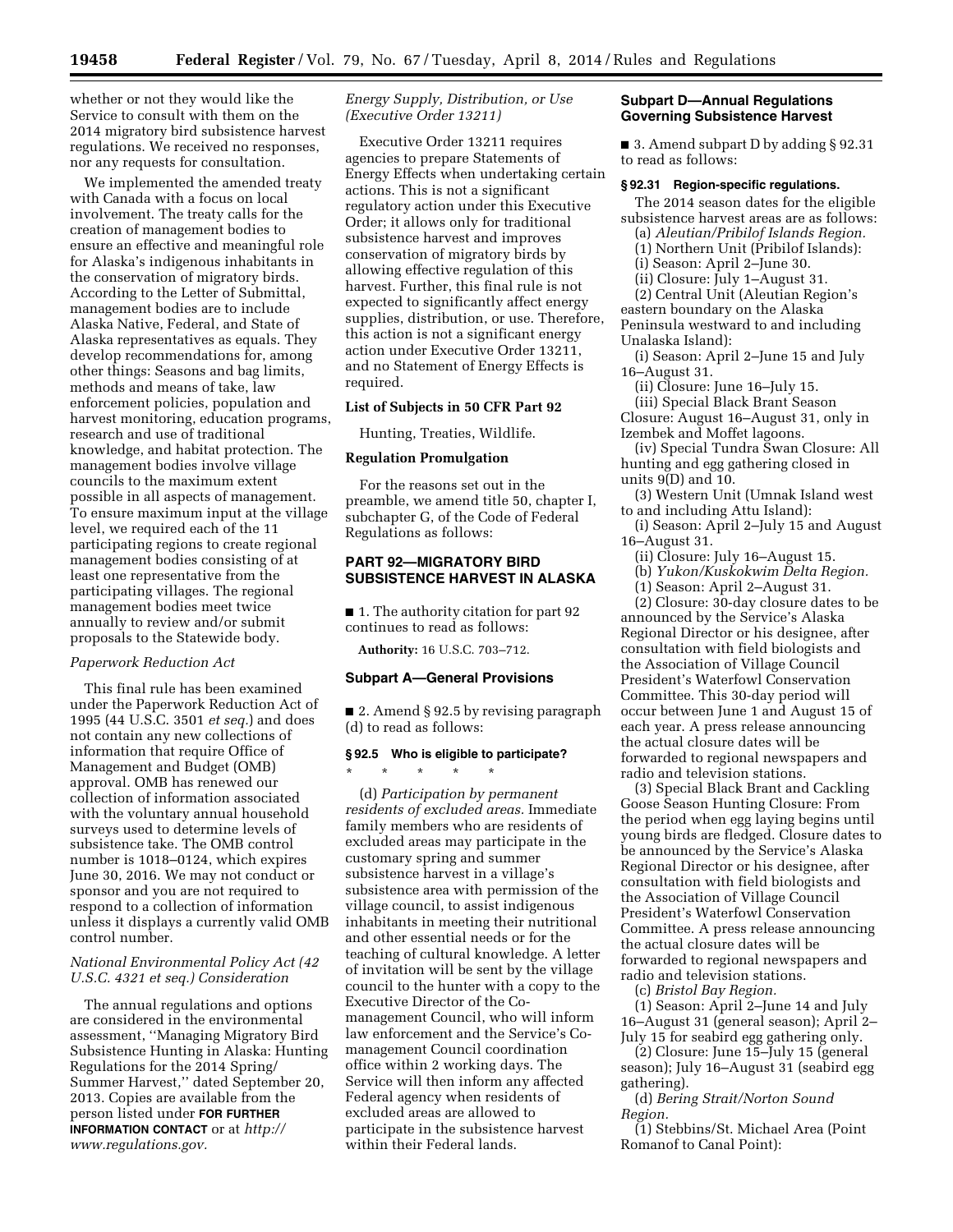(i) Season: April 15–June 14 and July 16–August 31.

(ii) Closure: June 15–July 15.

(2) Remainder of the region:

(i) Season: April 2–June 14 and July 16–August 31 for waterfowl; April 2– July 19 and August 21–August 31 for all other birds.

(ii) Closure: June 15–July 15 for waterfowl; July 20–August 20 for all other birds.

(e) *Kodiak Archipelago Region*, except for the Kodiak Island roaded area, which is closed to the harvesting of migratory birds and their eggs. The closed area consists of all lands and waters (including exposed tidelands) east of a line extending from Crag Point in the north to the west end of Saltery Cove in the south and all lands and water south of a line extending from Termination Point along the north side of Cascade Lake extending to Anton Larsen Bay. Waters adjacent to the closed area are closed to harvest within 500 feet from the water's edge. The offshore islands are open to harvest.

(1) Season: April 2–June 30 and July 31–August 31 for seabirds; April 2–June 20 and July 22–August 31 for all other birds.

(2) Closure: July 1–July 30 for seabirds; June 21–July 21 for all other birds.

(f) *Northwest Arctic Region.* 

(1) Season: April 2–June 9 and August 15–August 31 (hunting in general); waterfowl egg gathering May 20–June 9 only; seabird egg gathering May 20–July 12 only; hunting molting/non-nesting waterfowl July 1–July 31 only.

(2) Closure: June 10–August 14, except for the taking of seabird eggs and molting/non-nesting waterfowl as provided in paragraph (f)(1) of this section.

(g) *North Slope Region.* 

(1) Southern Unit (Southwestern North Slope regional boundary east to Peard Bay, everything west of the longitude line 158°30′ W and south of the latitude line 70°45′ N to the west bank of the Ikpikpuk River, and everything south of the latitude line 69°45′ N between the west bank of the Ikpikpuk River to the east bank of Sagavinirktok River):

(i) Season: April 2–June 29 and July 30–August 31 for seabirds; April 2–June 19 and July 20–August 31 for all other birds.

(ii) Closure: June 30–July 29 for seabirds; June 20–July 19 for all other birds.

(iii) Special Black Brant Hunting Opening: From June 20–July 5. The open area consists of the coastline, from mean high water line outward to include open water, from Nokotlek

Point east to longitude line 158°30′ W. This includes Peard Bay, Kugrua Bay, and Wainwright Inlet, but not the Kuk and Kugrua river drainages.

(2) Northern Unit (At Peard Bay, everything east of the longitude line 158°30′ W and north of the latitude line 70°45′ N to west bank of the Ikpikpuk River, and everything north of the latitude line 69°45′ N between the west bank of the Ikpikpuk River to the east bank of Sagavinirktok River):

(i) Season: April 6–June 6 and July 7– August 31 for king and common eiders; April 2–June 15 and July 16–August 31 for all other birds.

(ii) Closure: June 7–July 6 for king and common eiders; June 16–July 15 for all other birds.

(3) Eastern Unit (East of eastern bank of the Sagavanirktok River):

(i) Season: April 2–June 19 and July 20–August 31.

(ii) Closure: June 20–July 19.

(4) All Units: Yellow-billed loons. Annually, up to 20 yellow-billed loons total for the region may be inadvertently entangled in subsistence fishing nets in the North Slope Region and kept for subsistence use.

(5) North Coastal Zone (Cape Thompson north to Point Hope and east along the Arctic Ocean coastline around Point Barrow to Ross Point, including Iko Bay, and 5 miles inland).

(i) No person may at any time, by any means, or in any manner, possess or have in custody any migratory bird or part thereof, taken in violation of subpart C and D of this part.

(ii) Upon request from a Service law enforcement officer, hunters taking, attempting to take, or transporting migratory birds taken during the subsistence harvest season must present them to the officer for species identification.

(h) *Interior Region.* 

(1) Season: April 2–June 14 and July 16–August 31; egg gathering May 1–June 14 only.

(2) Closure: June 15–July 15. (i) *Upper Copper River Region*  (Harvest Area: Units 11 and 13) (Eligible communities: Gulkana, Chitina, Tazlina, Copper Center, Gakona, Mentasta Lake, Chistochina and Cantwell).

(1) Season: April 15–May 26 and June 27–August 31.

(2) Closure: May 27–June 26.

(3) The Copper River Basin communities listed above also documented traditional use harvesting birds in Unit 12, making them eligible to hunt in this unit using the seasons specified in paragraph (h) of this section.

(j) *Gulf of Alaska Region.*  (1) Prince William Sound Area West (Harvest area: Unit 6[D]), (Eligible

Chugach communities: Chenega Bay, Tatitlek):

(i) Season: April 2–May 31 and July 1–August 31.

(ii) Closure: June 1–30.

(2) Prince William Sound Area East (Harvest area: Units 6[C]and [B]— Barrier Islands between Strawberry Channel and Softtuk Bar), (Eligible Chugach communities: Cordova):

(i) Season: April 2–April 30 (hunting); May 1–May 31 (gull egg gathering).

(ii) Closure: May 1–August 31 (hunting); April 2–30 and June 1–

August 31 (gull egg gathering). (iii) Species Open for Hunting:

Greater white-fronted goose; snow goose; gadwall; Eurasian and American wigeon; blue-winged and green-winged teal; mallard; northern shoveler; northern pintail; canvasback; redhead; ring-necked duck; greater and lesser scaup; king and common eider; harlequin duck; surf, white-winged, and black scoter; long-tailed duck; bufflehead; common and Barrow's goldeneye; hooded, common, and redbreasted merganser; and sandhill crane. Species open for egg gathering: glaucous-winged, herring, and mew gulls.

(iv) Use of Boats/All-Terrain Vehicles: No hunting from motorized vehicles or any form of watercraft.

(v) Special Registration: All hunters or egg gatherers must possess an annual permit, which is available from the Cordova offices of the Native Village of Eyak and the U. S. Forest Service.

(3) Kachemak Bay Area (Harvest area: Unit 15[C] South of a line connecting the tip of Homer Spit to the mouth of Fox River) (Eligible Chugach

Communities: Port Graham, Nanwalek): (i) Season: April 2–May 31 and July

1–August 31.

(ii) Closure: June 1–30. (k) *Cook Inlet* (Harvest area: Portions of Unit 16[B] as specified below) (Eligible communities: Tyonek only):

(1) Season: April 2–May 31—That portion of Unit 16(B) south of the Skwentna River and west of the Yentna River, and August 1–31—That portion of Unit 16(B) south of the Beluga River, Beluga Lake, and the Triumvirate Glacier.

(2) Closure: June 1–July 31.

(l) *Southeast Alaska.* 

(1) Community of Hoonah (Harvest area: National Forest lands in Icy Strait and Cross Sound, including Middle Pass Rock near the Inian Islands, Table Rock in Cross Sound, and other traditional locations on the coast of Yakobi Island. The land and waters of Glacier Bay National Park remain closed to all subsistence harvesting (50 CFR part 100.3(a)):